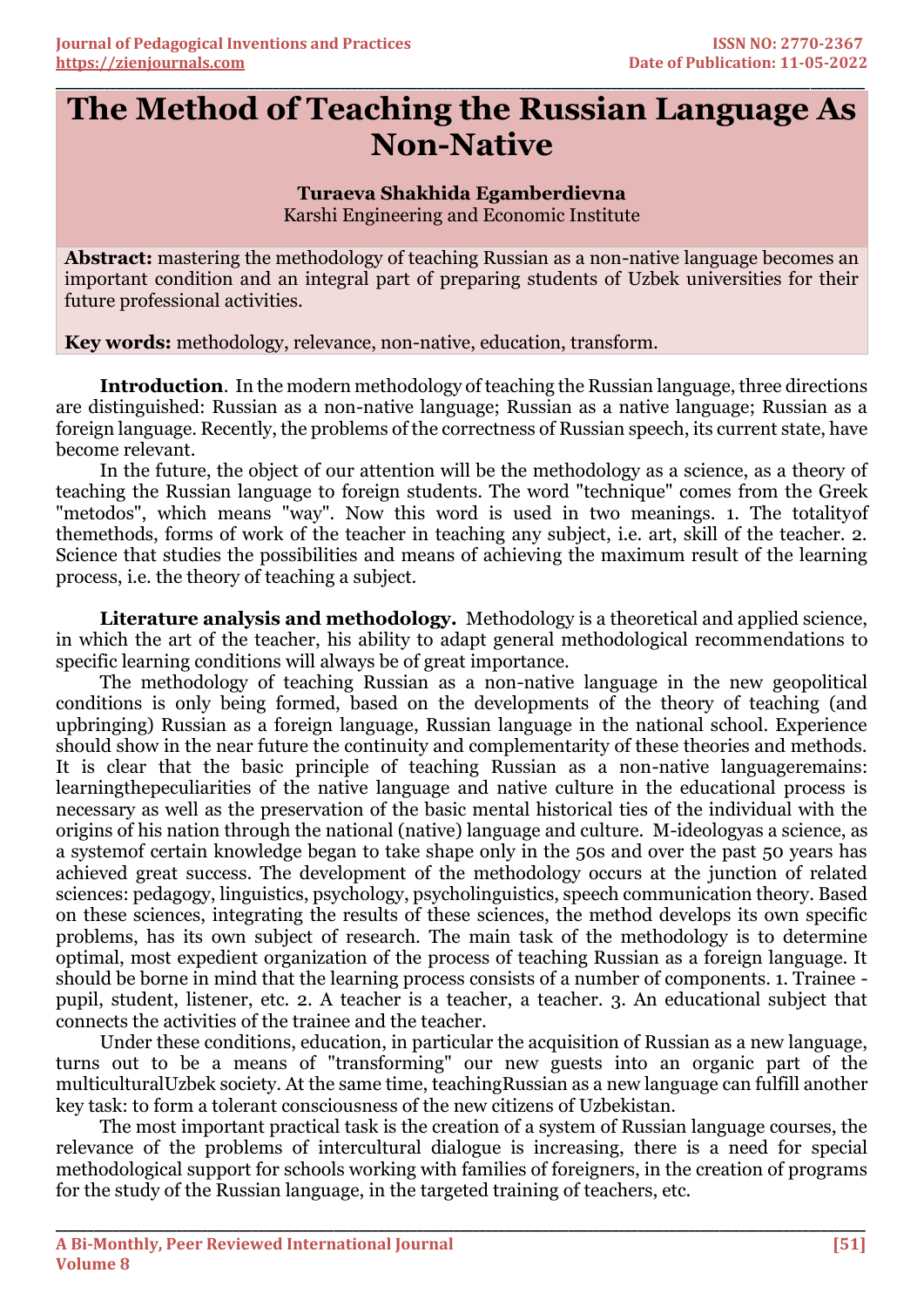In this case, it is the teacher who plays an important role, selecting the material and organizing the lessons in such a way that the socio-cultural component is presented in them in thenecessary volumeand in an accessible form. That is why we can say that the socio-cultural component finds its own expression at all levels of the language system.

**\_\_\_\_\_\_\_\_\_\_\_\_\_\_\_\_\_\_\_\_\_\_\_\_\_\_\_\_\_\_\_\_\_\_\_\_\_\_\_\_\_\_\_\_\_\_\_\_\_\_\_\_\_\_\_\_\_\_\_\_\_\_\_\_\_\_\_\_\_\_\_\_\_\_\_\_\_\_\_\_\_\_\_\_\_\_\_\_\_\_\_\_\_\_\_\_\_\_\_\_\_\_\_\_\_\_\_\_\_\_\_\_\_\_\_\_\_\_\_\_\_\_\_\_\_\_\_\_\_\_\_\_\_\_**

In addition to informative texts, the lessons actively use texts and dialogues that reflect the specifics of colloquial speech and contain generally accepted appeals, as well as information about the norms of etiquette and behaviorin certainlife situations (for example, in the store, at the post office, at the airport ticket office, at the railway station, at the university, etc.). It is quite expedient, as it seems to us, when working with such materials, to acquaint students with elements of informal communication, including with slang vocabulary (for example, student, youngslang, etc.), since this contributes to the maximum socialization of foreigners and their inclusion in the living conversational environment.

Relevant knowledge largely determines the degree of socio-cultural competence of the student. In this case, it is especially worth noting such genres of oral folk art as a proverb and a saying, which concentrated folk wisdom, presented ina certain expressive form. Undoubted pragmatic significance is the study of sayings that are actively used in colloquial speech ("neither fish nor meat", "what to take from it", "the salvation of a drowning person is the work of the drowning man himself", etc.). The ability to use appropriate sayings in a suitable situation is not only indicates an excellent command of the language, but also to a certainextent "unites" a foreigner with a native speaker, simplifying the communication process, psychologically bringing together representatives of different linguocultures.

Methodical science was born out of practice withthe aim of understanding and highlighting positive experience. The development of science and practice takes place in full cooperation. It is well known that theory is always enriched by practice. But at the same time, practice can be successfully carried out only when it relies on certain knowledge, theoretical prerequisites and patterns.

The technique studies each of these components separately and in conjunction. In the audience of non-philological students, the Russian language as an educational subject is assimilated not as a system of linguistic phenomena, not for the purpose of its description, but as a means of communication in written and oral form. Therefore, for this category of students, the methodology formulates the task of learning the Russian language in order to participate in language communication, i.e. the task of teaching speech activity in Russian language: reading, speaking, listening, writing. This is the academic subject that we should be engaged in. Ineed speech to be intelligible and to produce its own action; speech, in turn, is necessary for language to be established; historically, the fact of speech always precedes language." So, if language is a system of means of communication, then speech is the implementation of this system.

Teaching language as a means of speech communication is the main methodological approach determined by methodological science. At the same time, the methodology deals with the clarification of specific goals, the definition of the content, intermsof the methods of teaching, as well as the use of various means of teaching. All these problems are closely interrelated with each other, and together they make up the subject of methodology as a science. What are these components? The goals of training are always determined by the real needs of a particular society, where a common task is formed. The methodology should clarify this task in the lightof the specific contingent of students and the real conditions in which the educational process should be carried out. The goals of training directly affect the content of the educational material, the choice of teaching methods and means and, in general, the entire educational process.

**Conclusions and suggestions.** It is the teachers of the Russian language and literature who have questions: "How to organize the educational process?", "How to teach russian to non-Russian students?". The following is obvious: the main goal of teaching is to create conditions for the "soft" inclusion of children in the learning process, the correction of existing and the formation of new knowledge in the field of the Russian language, as well as teaching the types of speech activity (listening, reading, speaking, writing), the removal of interference (students perceive the patterns

**\_\_\_\_\_\_\_\_\_\_\_\_\_\_\_\_\_\_\_\_\_\_\_\_\_\_\_\_\_\_\_\_\_\_\_\_\_\_\_\_\_\_\_\_\_\_\_\_\_\_\_\_\_\_\_\_\_\_\_\_\_\_\_\_\_\_\_\_\_\_\_\_\_\_\_\_\_\_\_\_\_\_\_\_\_\_\_\_\_\_\_\_\_\_\_\_\_\_\_\_\_\_\_\_\_\_\_\_\_\_\_\_\_\_\_\_\_\_\_\_\_\_\_\_\_\_\_\_**